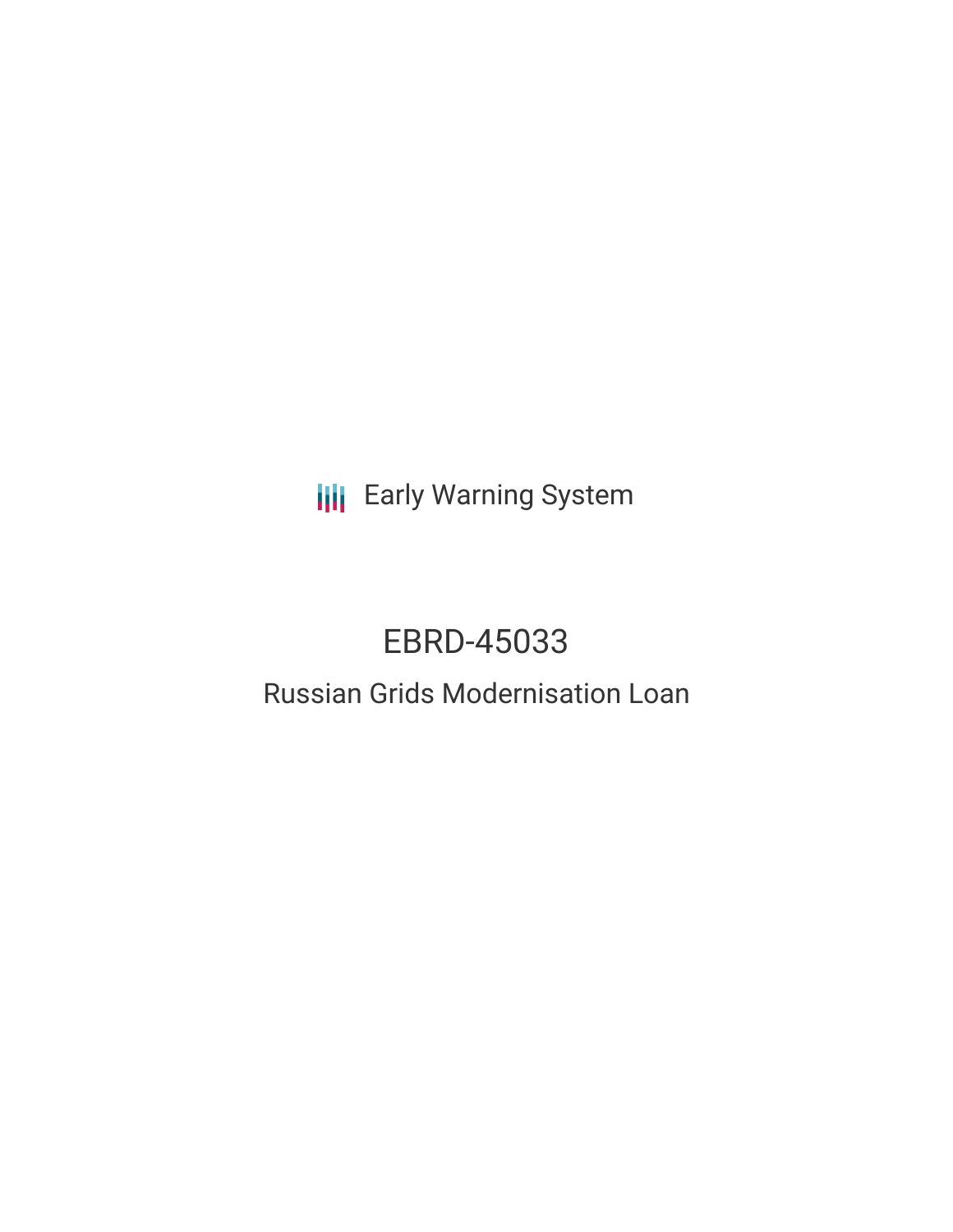

## **Quick Facts**

| <b>Countries</b>               | Russia                                                  |
|--------------------------------|---------------------------------------------------------|
| <b>Financial Institutions</b>  | European Bank for Reconstruction and Development (EBRD) |
| <b>Status</b>                  | Proposed                                                |
| <b>Bank Risk Rating</b>        | B                                                       |
| <b>Borrower</b>                | <b>JSC Russian Grids</b>                                |
| <b>Sectors</b>                 | Energy                                                  |
| Investment Type(s)             | Loan                                                    |
| <b>Investment Amount (USD)</b> | $$17.76$ million                                        |
| <b>Loan Amount (USD)</b>       | $$17.76$ million                                        |
| <b>Project Cost (USD)</b>      | $$17.76$ million                                        |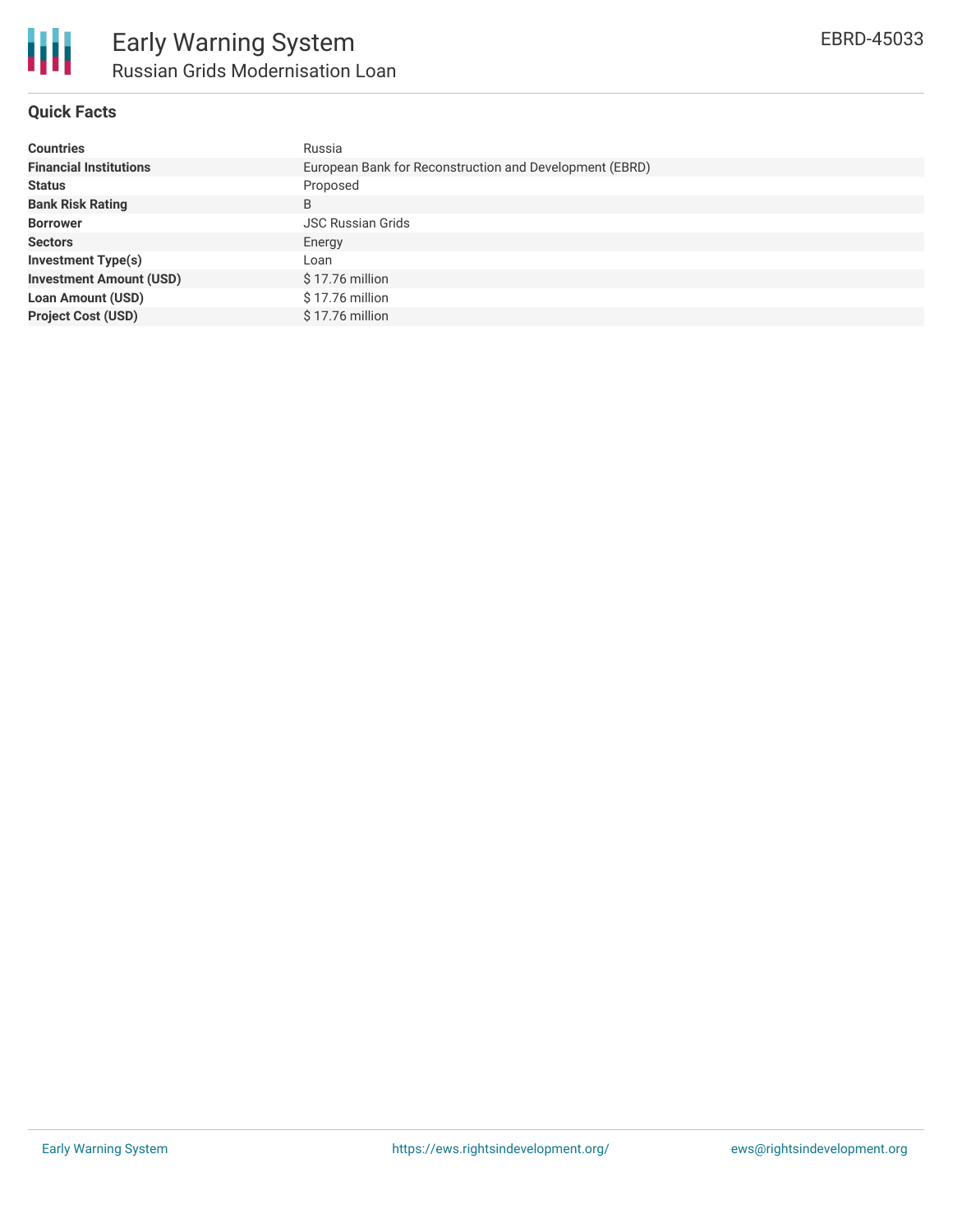

## **Project Description**

According to EBRD website, the EBRD is considering extending financing to JSC Russian Grids to finance part of its investment program focusing on modernisation of the existing electricity distribution network and introduction of smart grid elements. It will provide a TC assignment with technical assistance to the Company to review the investment projects and provide recommendations on their design to ensure it incorporates smart grid functional in line with best international practices. The Project will contribute to improvements in the standards of business conduct through the identification of cost/efficiency savings that could be implemented in other areas.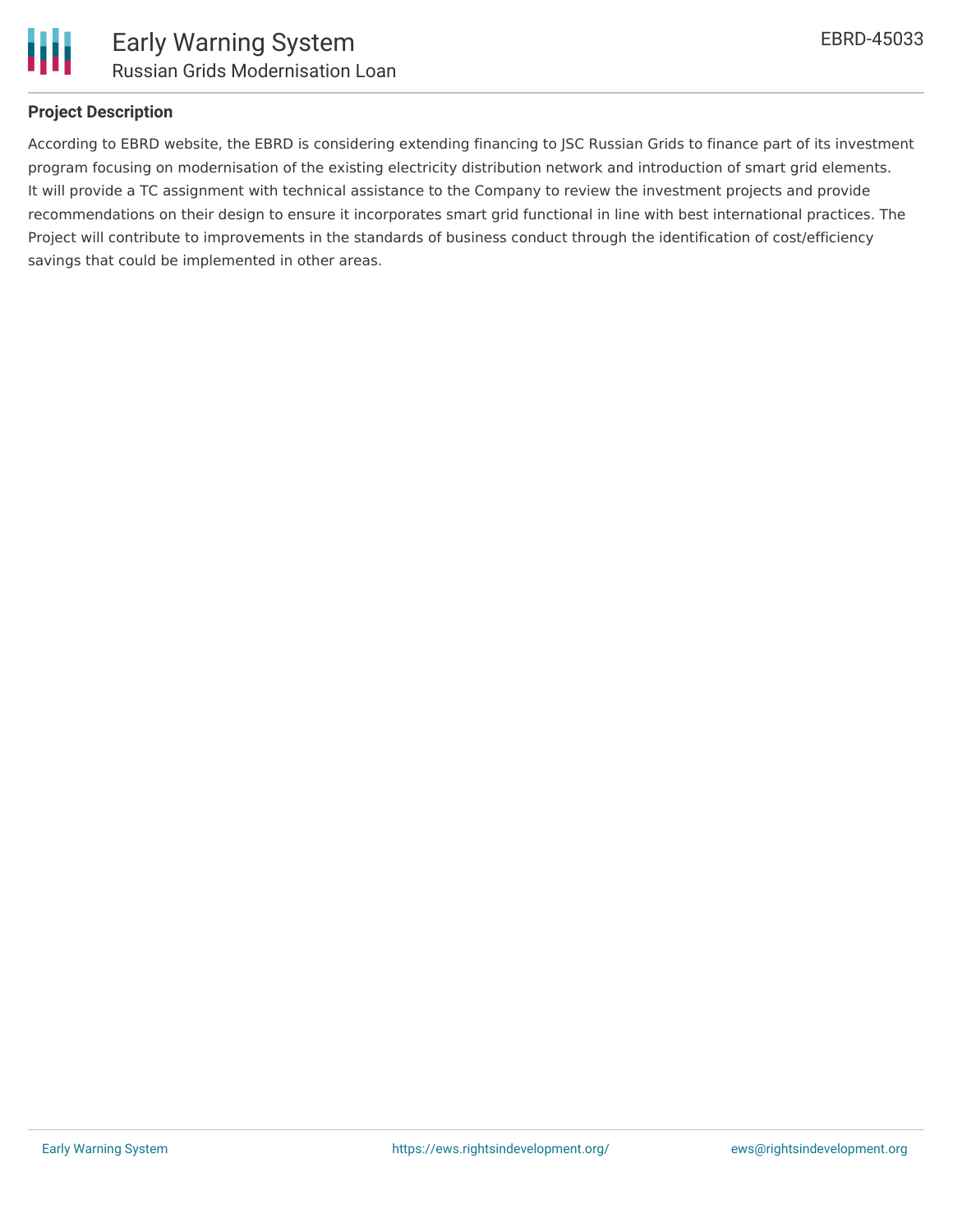### **Investment Description**

European Bank for Reconstruction and Development (EBRD)